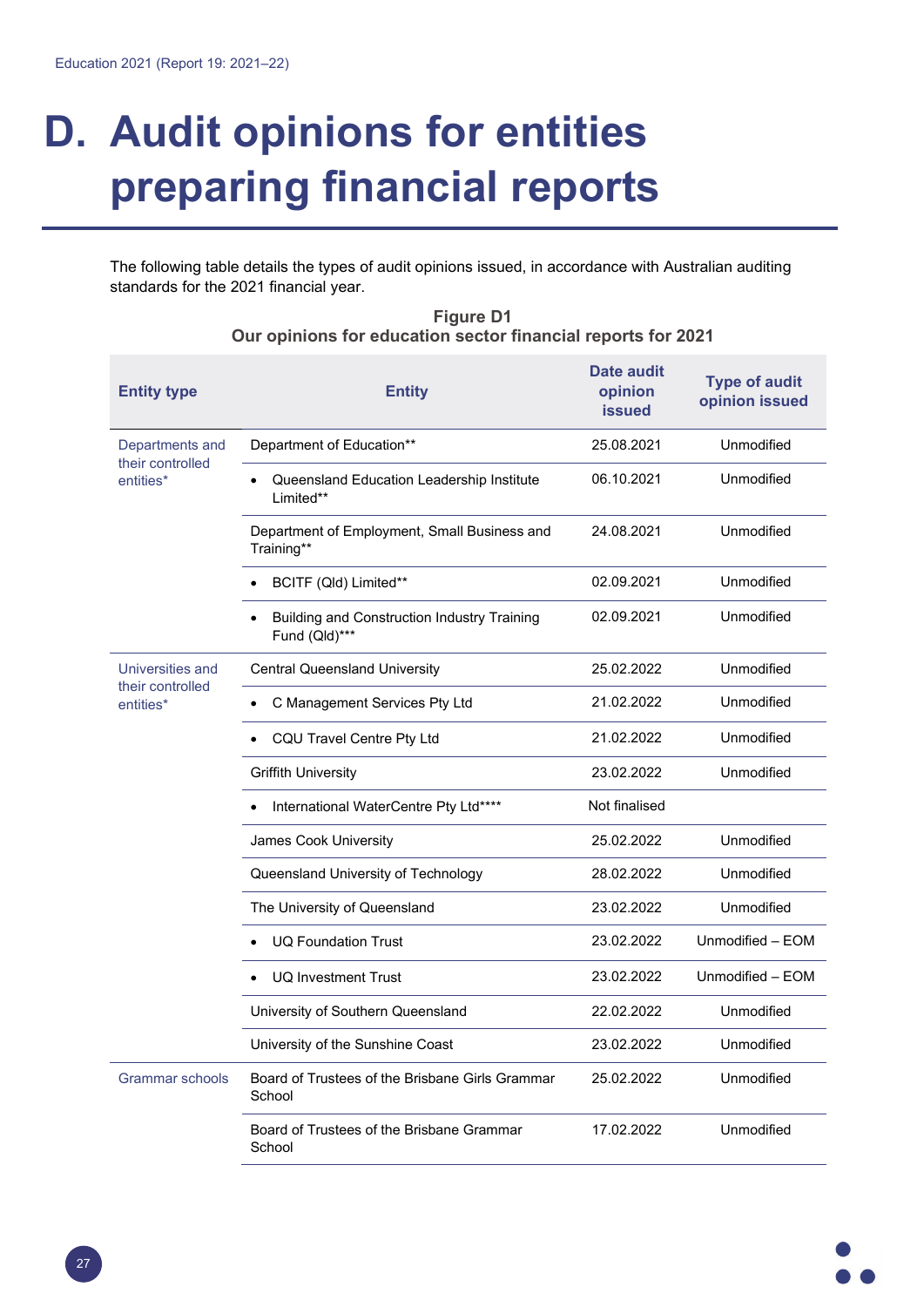| <b>Entity type</b>                                           | <b>Entity</b>                                                | Date audit<br>opinion<br><b>issued</b> | <b>Type of audit</b><br>opinion issued |
|--------------------------------------------------------------|--------------------------------------------------------------|----------------------------------------|----------------------------------------|
|                                                              | Board of Trustees of the Ipswich Girls' Grammar<br>School    | 02.03.2022                             | Unmodified                             |
|                                                              | Board of Trustees of the Ipswich Grammar School              | 07.03.2022                             | Unmodified                             |
|                                                              | Board of Trustees of the Rockhampton Girls<br>Grammar School | 25.02.2022                             | Unmodified                             |
|                                                              | Board of Trustees of the Rockhampton Grammar<br>School       | 25.02.2022                             | Unmodified                             |
|                                                              | Board of Trustees of the Toowoomba Grammar<br>School         | 25.02.2022                             | Unmodified                             |
|                                                              | Board of Trustees of the Townsville Grammar<br>School        | 25.02.2022                             | Unmodified                             |
| <b>Statutory bodies</b><br>and their<br>controlled entities* | <b>TAFE Queensland**</b>                                     | 26.08.2021                             | Unmodified                             |
|                                                              | Aviation Australia Pty Ltd**                                 | 26.08.2021                             | Unmodified                             |
|                                                              | TAFE Queensland Scholarship Foundation                       | 17.12.2021                             | Unmodified                             |
|                                                              | Queensland College of Teachers                               | 23.02.2022                             | Unmodified                             |
|                                                              | Queensland Curriculum and Assessment<br>Authority**          | 23.08.2021                             | Unmodified                             |
|                                                              | Non-State Schools Accreditation Board**                      | 05.08.2021                             | Unmodified                             |
| Jointly-controlled<br>entities*                              | Queensland College of Wine Tourism                           | 03.03.2022                             | Unmodified - EOM                       |
|                                                              | Queensland Cyber Infrastructure Foundation Ltd               | 17.05.2022                             | Unmodified                             |
|                                                              | Queensland Tertiary Admissions Centre Limited                | 19.08.2021                             | Unmodified                             |
|                                                              | Tropical Australia Academic Health Centre Limited            | 17.11.2021                             | Unmodified                             |
| <b>Audited by</b><br>arrangement                             | <b>Translational Research Institute Trust</b>                | 28.03.2022                             | Unmodified - EOM                       |

Note: \* Controlled entity – an entity owned by one or more public sector entities.

 *\*\** Our audit opinion was also listed in *State entities 2021* (Report 14: 2021–22).

\*\*\* BCITF (Qld) Limited is the trustee for the fund but does not control it.

\*\*\*\* International WaterCentre Pty Ltd 2019 financial statements were signed on 19.03.2021. We issued an unmodified opinion with an emphasis of matter because the board intends to wind up the entity. The audits for the 2020 and 2021 financial statements were not finalised at the date of this report.

EOM – emphasis of matter. Sometimes we include an emphasis of matter in our audit reports to highlight an issue that will help users better understand the financial statements. It does not change the audit opinion.

*Source: Compiled by the Queensland Audit Office.*

The Auditor-General approved exemptions from audit for the following entities (under s. 32 *Auditor-General Act 2009* – foreign-based controlled entities). These entities are still required to arrange for an audit to be completed.